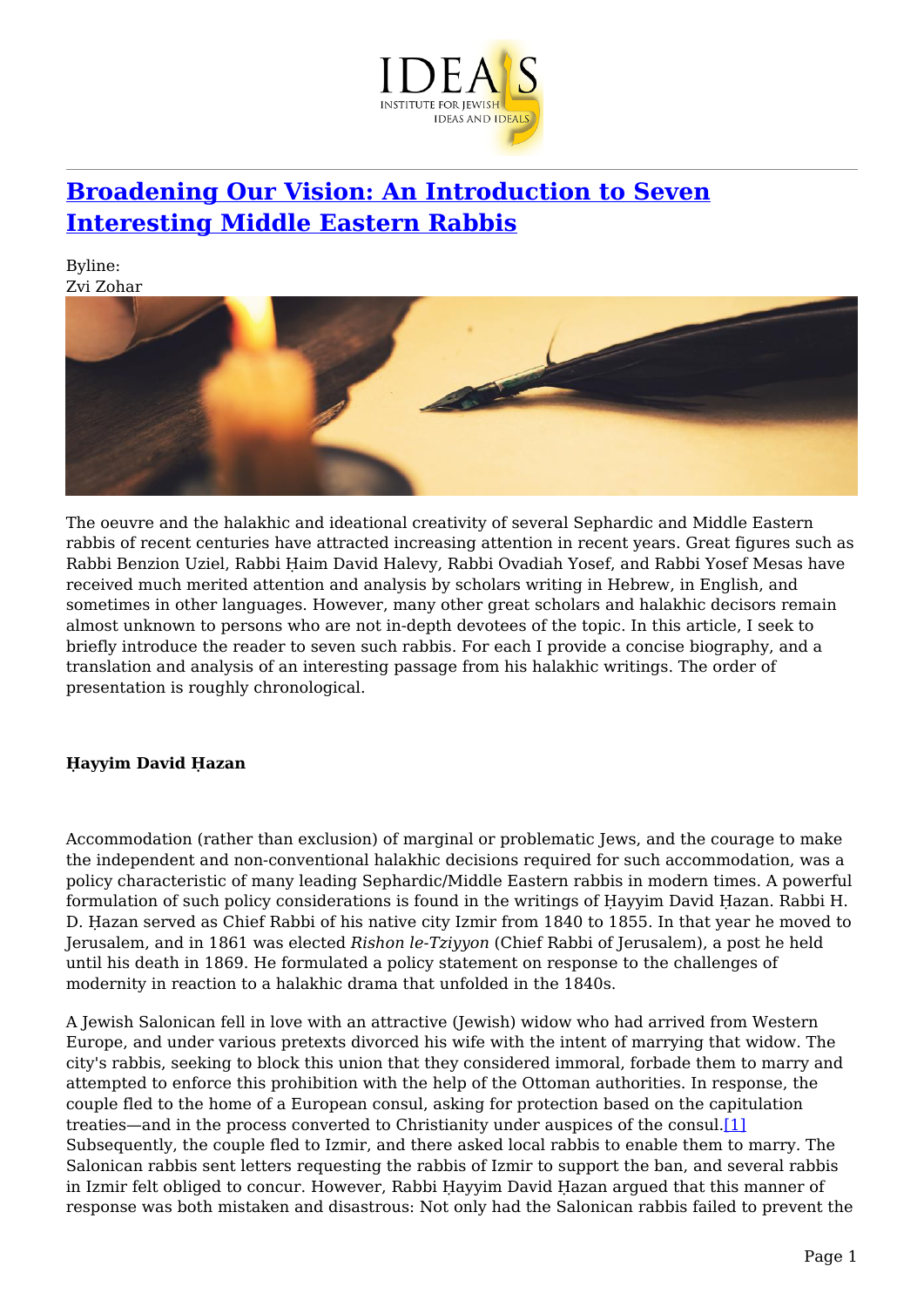

couple from living together out of wedlock—their unrelenting policy had led the couple to convert out! He therefore encouraged the couple to desist from conversion and permitted them to marry in a Jewish ceremony and live as husband and wife. In the course of his responsum, Rabbi Ḥazan composed a statement outlining a general policy toward deviants from tradition that rabbis should follow in modern times:

In these days and in our times, the generation has declined. And as the number of heretics increased, so too have the rebels and the insubordinates multiplied. And each day is more accursed. And with regard to such a reality it was said: It is enough that we hold to the *status quo*…. Not in every era is it appropriate to declare *ad hoc* prohibitions, fences and restrictions. For it is to be feared that they will react by even greater rebellion. To the contrary: It is right and appropriate [under such circumstances] to waive rabbinic norms, and even to annul positive and negative commandments of the Torah […] as Maimonides of blessed memory wrote in *Hilkhot Mamrim* 2:5 .... I [therefore] declare, that it is right in the eyes of God to permit this man to marry her in accordance with the religion of Moses and Israel.[\[2\]](#page-12-1)

<span id="page-1-0"></span>In the past, it was common for rabbis to utilize coercive means to enforce their decisions. This was not only permitted by the gentile authorities but also recognized by the Jewish public as essentially legitimate. But times were changing. Options now existed for Jews to evade coercion. Moreover, more and more Jews were coming to regard such coercion as illegitimate, and were resisting imposition of rabbinic authority. Under these new circumstances, adherence to Jewish life and community was, at the bottom line, voluntary: Individuals who felt themselves pressured and targeted by the rabbis would not submit but rather respond with "greater rebellion." It was up to the rabbis to decide which was their greater responsibility: getting their constituents to toe the straight and narrow line, or keeping their constituents within the community, even at the price of bending halakha to the utmost in order to be as inclusive as possible. Clearly, Rabbi Ḥayyim David Ḥazan advocated the second approach, and stated it forcefully in the paragraph above.

Another example of such an approach may be seen in the following example, from an interchange on matters of halakha between two great Baghdadi rabbis of modern times, Rabbi 'Abdallah Somekh and Rabbi Eliyahu Mani.

#### **Rabbi 'Abdallah Somekh**

<span id="page-1-2"></span><span id="page-1-1"></span>Rabbi 'Abdallah Somekh was born in Baghdad in 1813 to a **family that traced its lineage back to Nissi[m] ben Berechiah al-Nahrawani, scholar and poet of late-ninth- and early-tenthcentury Iraq.** Rabbi Somekh **spent his whole life without leaving Iraq, passing away in Baghdad** in 1889 at the age of 76.[\[3\]](#page-12-2) During the second decade of his life, he learned directly from one of the greatest Torah scholars of the previous generation, Rabbi Ya'aqov Brabi Yoseph Harofeh.<sup>[4]</sup> He went on to spend several years in commerce, but when he was in his mid-20s (that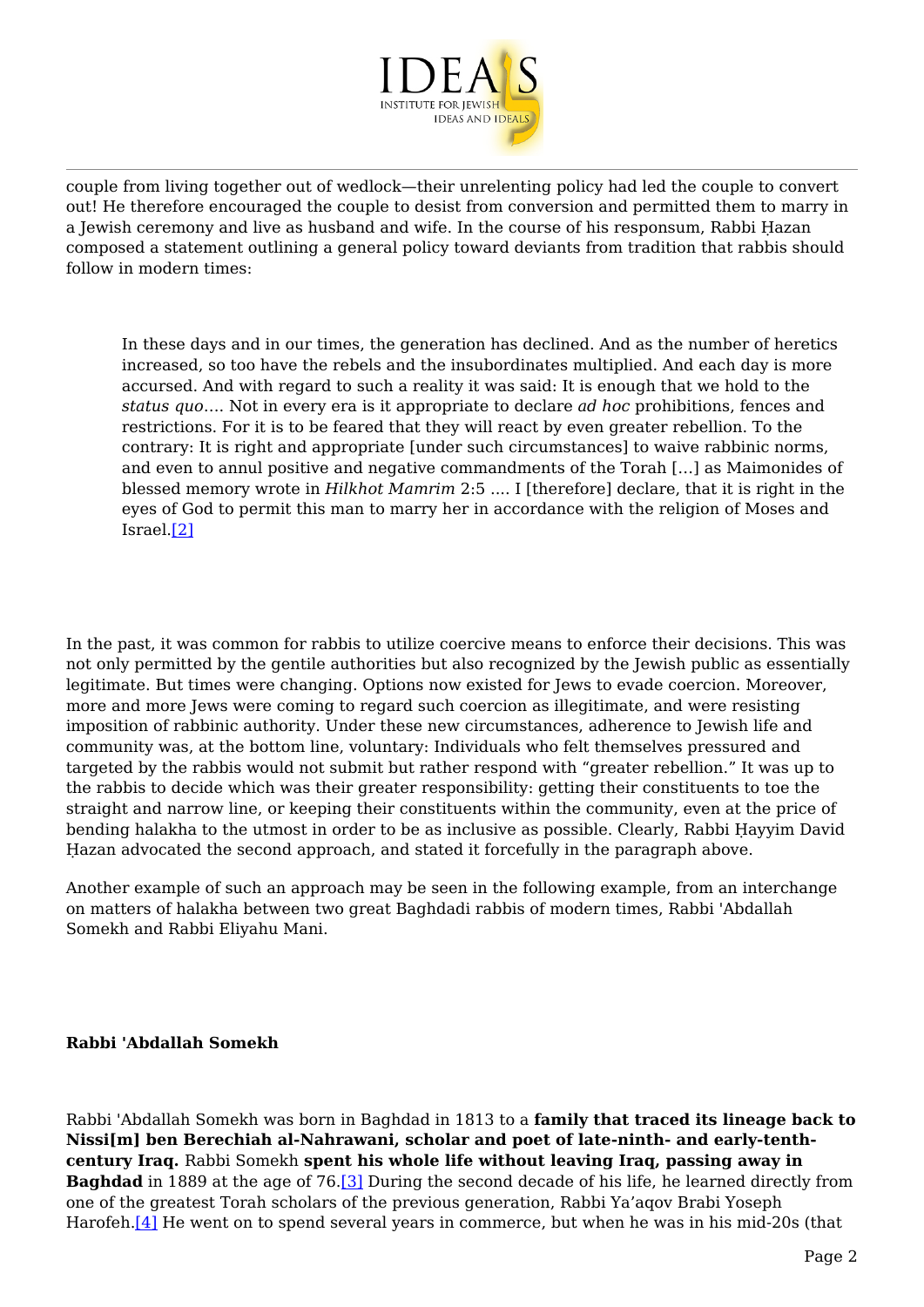

is, in the second half of the 1830s), he decided to change course and to devote himself to the cultivation and guidance of the top graduates of the Baghdadi Talmud Torah schools, with the express purpose of cultivating the next generation of Torah scholars for Babylonian Jewry. In an obituary, **Rabbi Shlomo Bekhor Ḥutsin wrote of Somekh:**

**He restored the crown of Torah in Bavel to its ancient glory, after it had been removed for hundreds of years, for he founded a great and spacious** *beit-midrash***, raised up many disciples and imbued Israel with Torah. Almost all scholars and rabbis [currently] in Bavel, Persia, Medea, and India studied under him and drank from the well of living water that he created. And our brethren in these lands all refer to him as** *Istai***, i.e., our teacher and master, just as Rabbi Judah the Prince [redactor of the Mishna] was called simply "our teacher."**[\[5\]](#page-12-4)

#### <span id="page-2-0"></span>**Rabbi Eliyahu Suleiman Mani**

Rabbi Eliyahu Suleiman Mani was born in Baghdad in 1818, studied in *Beit Zilkha*, and was one of Rabbi Somekh's most important students. In 1856 he emigrated to *Eretz Israel* and lived for two years in Jerusalem. He then moved to Hebron, where he was appointed Chief Rabbi in 1865, a post he held until his death in 1899. In addition to his erudition in Talmud, Rabbi Mani was deeply engaged in Kabbalah and was known for his ascetic piety. Rabbi Somekh knew him personally to be an outstanding and God-fearing scholar and Kabbalist. Rabbi Somekh was therefore shocked to hear from a reliable source in the Jewish-Iraqi community in India that Rabbi Mani had permitted the Jews of Bombay to transport objects in the public domain on Shabbat in ways that had been forbidden by the greatest Sephardic authorities, relying only upon a dissenting view held by Rabbi Moshe Pardo! Rabbi Somekh asked his beloved disciple:

We know you as one who takes halakhic decision-making very seriously. How is it then that you went against the opinion of the three great rabbis who wrote that our master [Rabbi Caro] considers such roads "public domain"?! How did you follow the [minority] decision of Rabbi Pardo against the opinion of our teacher and Rabbi Ḥayyim Yosef David Azulai of blessed memory, who expressly forbade traveling in a palanquin on Shabbat?[!\[6\]](#page-12-5)

<span id="page-2-1"></span>Rabbi Mani responded that he, too, recognized that his decision was unconventional—but nevertheless was absolutely correct under the circumstances. Here is how he explained his considerations:

Hear my words, and you will admit that truth is on my side: I saw that the Jews of Bombay each carry a parasol—without which it is impossible to walk the roads there for even one minute—and they all carry parasols on *shabbat* more than four *ama* in the public thoroughfares. They also carry with them snuff and handkerchiefs, which is forbidden by all opinions. If we rule that these roads are "public domain," then Bombay Jews would be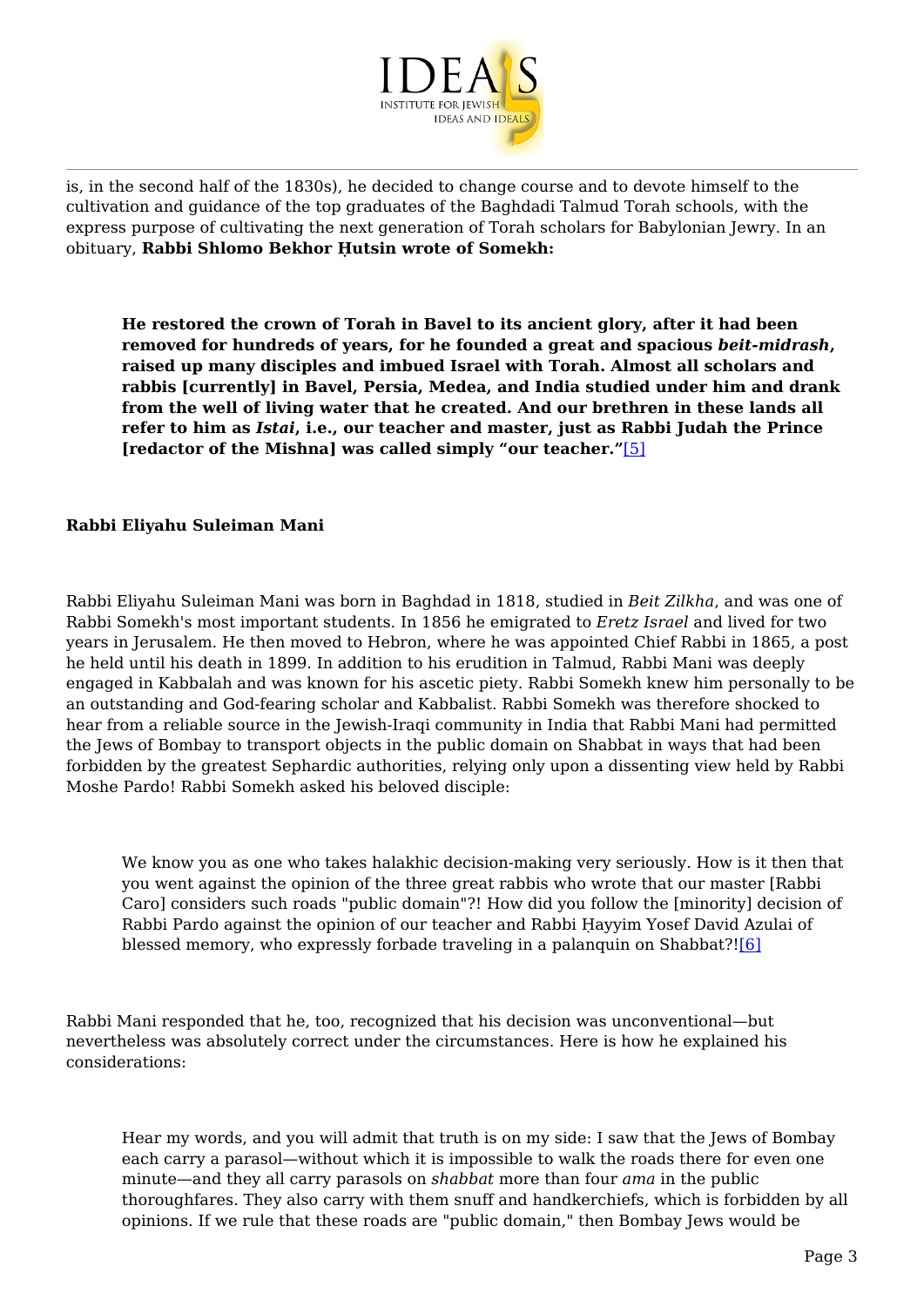

actively breaking a rule for which the Torah punishment is death by stoning […] Therefore I relied on Rabbi Pardo, may God protect and save him, and on the European custom, and allowed them [travel by] the palanquin and the carrying [of objects for them] by a gentile; since if we declare these roads *carmelit*, this is allowed.

<span id="page-3-0"></span>Rabbi Mani admits that from an academic, exegetical perspective, the correct conclusion is indeed that a street should be considered "public domain" if it is 16 *ama* or more in width. But the real-life implications of this decision for the reality before us would be that all of the Jews of Bombay, who every Shabbat carry many objects in the broad streets of Bombay, would be committing a transgression so severe that its punishment under original Torah law would be stoning.[\[7\]](#page-12-6) This decision would therefore have terrible human and religious consequences as it would mean that all of the Jews of Bombay would be committing many sins of extreme religious severity just by the routine performance of activities each and every Shabbat! Rabbi Mani argued that a halakhic decision with such consequences would be in direct conflict with a decisor's responsibility for the public—i.e., in the current context, his responsibility for the public's status in the eyes of God and in its own eyes. The exegetical preferability of the conventional, more severe approach must not be considered as an overriding factor. Rather, it is the decisor's obligation to make a heroic effort to utilize less-trodden halakhic paths in order to formulate an alternate decision, one that would be acceptable from a public, religious and moral perspective.

### **Rabbi Moshe Pardo**

<span id="page-3-1"></span>The rabbi upon whom Rabbi Mani relied was Rabbi Moshe Pardo (1810–1888), who was born in Jerusalem, where he earned his Torah education and served as head of the rabbinical court. In 1870 he went to North Africa as an emissary, and on his way back from that mission was invited to serve as rabbi of Alexandria, a rapidly developing cosmopolitan port city with an increasingly varied Jewish population[,\[8\]](#page-12-7) and filled that role from 1871 until his death[.\[9\]](#page-13-0) A few months after arriving in Alexandria, Rabbi Pardo was asked about a Jewish man who had married a non-Jewish woman in a civil ceremony. The woman was pregnant, and the man asked whether, if his wife gave birth to a boy,

he would be permitted to circumcise his son. For this is an important commandment to him, even though he sinned and had intercourse with the daughter of an alien god, nonetheless he is a Jew and he wants his aforementioned son to be circumcised.[\[10\]](#page-13-1)

<span id="page-3-3"></span><span id="page-3-2"></span>After a detailed discussion, Rabbi Pardo rules that it is permissible and even a mitzvah to circumcise such a boy, despite his non-Jewish status. However, if he is born on Shabbat he cannot be circumcised on the eighth day, because circumcision of a non-Jew does not overrule Shabbat.[\[11\]](#page-13-2) Rabbi Pardo then noted an alternate scenario that would make it possible to circumcise the child even if he were to be born on Shabbat: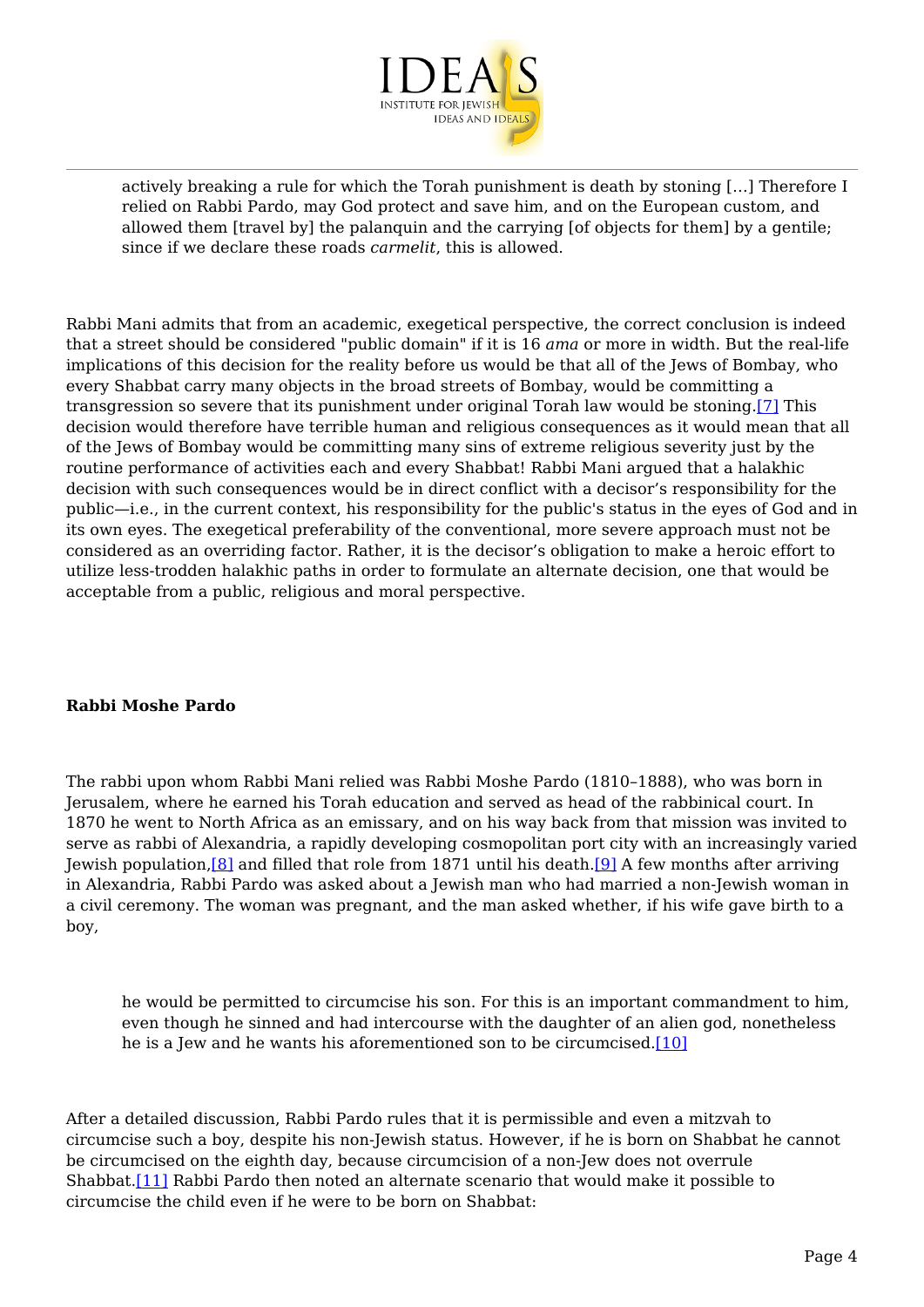

In the case at hand, the mother herself wishes to become a Jewess. And clearly, if the mother should immerse herself and accept the commandments and become a Jewess, her fetus is like her and becomes fully Jewish, as explained in the *Tur* and the *Shulḥan 'Arukh* (268:6): "A pregnant woman who converts, her son does not need to be immersed." If so, it is clear that he may be circumcised even on Shabbat, since he entered the Jewish people when his mother immersed. So in the case at hand, where the woman wishes to convert and immerse and to accept the commandments, certainly the child will be entirely kasher, and he is a *ger tsedek*.[\[12\]](#page-13-3)

<span id="page-4-0"></span>The Jewish father can thus prevent the public unpleasantness that might occur if his son (now in his Gentile spouse's womb) were to be born on Shabbat—by having the mother convert before giving birth. But are we allowed to convert this woman? Does the *Shulḥan 'Arukh* not rule, writes Rabbi Pardo, that if a woman wants to convert "they check if she has cast her eyes upon one of the youths of Israel" and if so the court will reject her, and indeed in the case under discussion the woman

[s]eeks to enter under the wings of the *shekhina* only out of love for her husband to whom she is married. If so, on what grounds can we accept her and have her immerse and accept the commandments and thereafter be considered a Jewess?[\[13\]](#page-13-4)

<span id="page-4-1"></span>A central argument that Rabbi Pardo presents in his responsum is that a situation in which a Jewish man is cohabiting with a Gentile woman should be considered "a time of exigency," and under such circumstances it is halakhically right to convert his partner even if she is explicitly seeking *giyyur* only "for the sake of a man." The reason for this is, that when making a decision on her conversion the rabbis are *ipso facto* determining the future of her Jewish partner; if we reject her, we are by that very act repulsing her partner—

a Jewish man who, out of fear of God['s retribution] for having relations with the daughter of a foreign god, has persuaded her to convert. We must not push away a Jewish man. We should employ any stratagem we can to draw him closer and not push him away. And no greater ''time of exigency' than this exists—as she is married to him and he cannot separate from her, and certainly would not obey us [if we reject her application to convert].

In the case before us, the woman's application for *giyyur* reveals her Jewish husband's internally conflicted state. On the one hand, he is deeply attached to his Gentile wife, and if we require him to separate from her he will not obey us. On the other hand, this relationship arouses in him pangs of conscience, because of which he has convinced her to convert. If we reject her—we will in effect be rejecting his wish to resolve the conflictual situation he is in, and he will become even further alienated from his Jewishness. Our obligation to save him should drive us to take every possible halakhic action in order to "draw him closer and not push him away;" the specific meaning of this in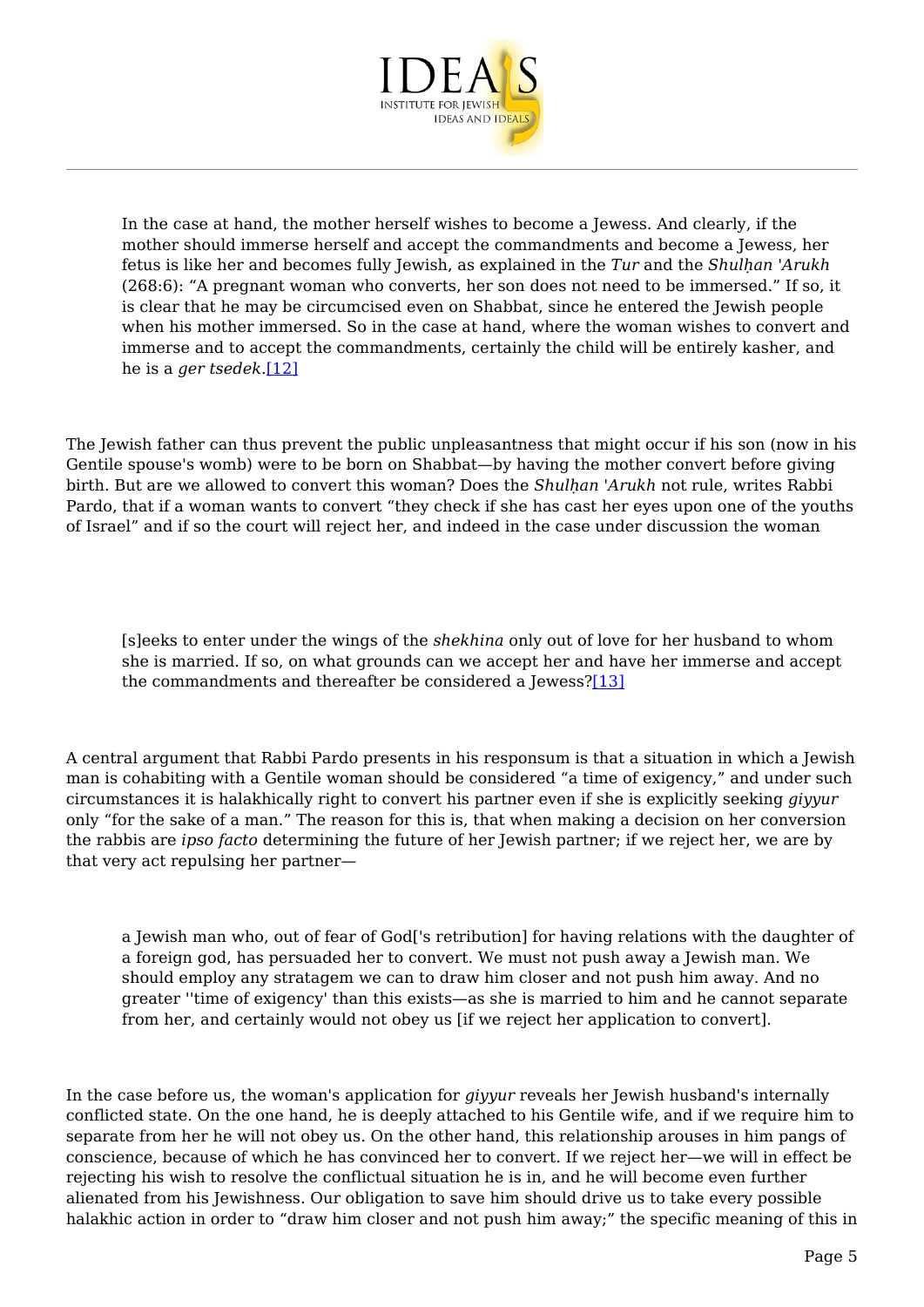

our case is, that we should convert his wife in order to save him from a life intermarriage leading ultimately to assimilation.

<span id="page-5-1"></span><span id="page-5-0"></span>The halakhic course of action that Rabbi Pardo specifies relies upon identifying the situation before us as *she'at haDeḥaq* (a time of exigency), that is, a situation of severe stress that requires going beyond standard halakhic norms. To enable the application of a wider range of norms in situations of exigency, halakhic literature established the rule "*she'at haDeḥaq kedi'avad damei"* (a time of exigency is like an *ex post facto* situation).<sup>[\[14\]](#page-13-5)</sup> This means that in stressful or extreme situations, one can follow halakhic norms whose usual application is only *ex post facto.*[\[15\]](#page-13-6) Specifically, since *ex post facto* the validity of a Gentile's *giyyur* is not contingent upon the nature of her motivation, we should enable this woman to convert regardless of her specific motivation. By doing so, we are fulfilling our obligation toward our fellow Jew—her husband—which is: to take every possible halakhic action in order to "draw him closer and not push him away." By accepting his wife (whose personal motivation is unworthy *per se*), we are saving him from a life of intermarriage leading ultimately to assimilation.

<span id="page-5-2"></span>Rabbi Pardo cites several sources in support of his ruling. One of these is a fascinating case, clearly demonstrating that the two greatest rabbis of seventeenth-century Egypt advocated resolving intermarriage by converting the non-Jewish spouse and enabling the continuity of the existing family unit[.\[16\]](#page-13-7) A *shifḥa* (non-Jewish female slave) belonging to "Reuven," a resident of Egypt, was in another country, and Reuven ordered that she be transferred to him. On her way to Egypt, the ship was attacked by pirates, and she was captured. The pirates put her up for sale in a city that had a Jewish community, and in order to save herself from captivity she identified herself as a Jewess and was redeemed by the local Jewish community. Later on, she married a member of the community and they had children. When Reuven became aware of this, he turned to the rabbinic court in Egypt and informed them of this situation, declaring that he had despaired of his ownership of the *shifḥa* the moment he heard of her captivity. Now he asked the rabbinic court to chart a halakhic course of action that would bring about the best possible outcome for her, for her husband, and for her children:

He came to the rabbinic court and told the whole story and said: Know, gentlemen, that I have already given up on the value of this *shifḥa* and she is on her own. And I do not wish to cause the Jew who mistakenly married her to sin. See what ruling you can make for her so that she can be married in accordance with the religion of Israel, and no problem or stumbling block will be placed because of me before her husband and children.

Reuven is revealed here to be an honorable man who relinquishes any potential financial benefit that he might obtain from the situation that had developed. He understands that the Jew who married her did so mistakenly, after the captive *shifḥa* falsely presented herself as a Jewess. It nonetheless does not occur to him—nor to the rabbinic court—to accuse the woman of misleading the Jewish community into spending a considerable amount of money to redeem her from captivity, or for misleading her Jewish husband into marrying her while she was still a Gentile. It does not even occur to Reuven or to the rabbinic court that the situation should be resolved by cutting off the relationship between the (Gentile!) woman, her Jewish husband, and their (Gentile!) children. Quite the contrary: Reuven defines in advance the parameters of the **suitable** solution—enabling the couple and their children to continue their relationship in a halakhically viable way—even before he clarifies if this solution is **possible**. In other words, he assumes that since this is the suitable solution, then, once the rabbis recognize this to be the case they will certainly find the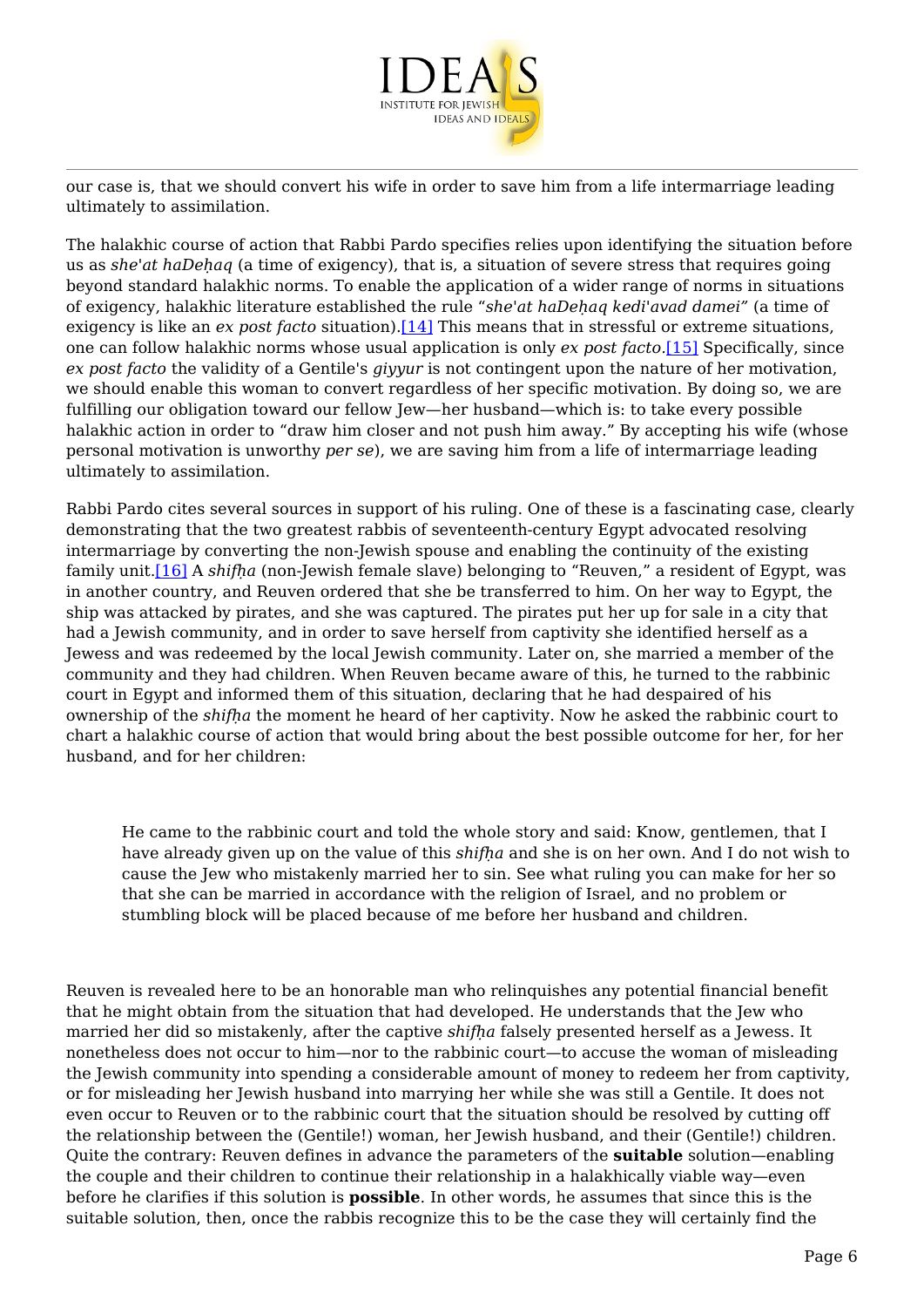

halakhic way to make it happen. And indeed, the two most senior Egyptian rabbis at that time—the rabbi of Cairo and the rabbi of Rashid—agreed. A thorough analysis of the mother's halakhic status after Reuven relinquished his ownership led them to conclude that she was no more a *shifḥa* but rather a free Gentile woman; therefore, it was possible and fitting to convert her and her children, and to continue their family life with the Jewish man whom she married:

She should be converted by a rabbinic court—and if a rabbinic court already converted her, what they have done is done and she is fully Jewish. And if they still have not converted her, they should convert her now while she is living with her husband. And if before it became known that the marriage was a mistake she became pregnant and gave birth, the wife and her children<sup>[\[17\]](#page-13-8)</sup> have the status of full gentiles. They should be converted together, and she will remain with her husband.<sup>[\[18\]](#page-13-9)</sup>

<span id="page-6-1"></span><span id="page-6-0"></span>And Rabbi Pardo comments:

[They wrote that] even though she now is living with her husband she can convert, and they were not worried by the fact that she does so out of love for her Jewish husband. [And he concludes:] **The same holds in this case** (emphasis mine, Z. Z.)

In other words, the Egyptian halakhic scholars, Rabbi haLevi and Rabbi Gershon (as well as "Reuven," who relinquished his rights over the *shifḥa*) identified the situation of the Jewish man and his Gentile wife as a "time of exigency." They therefore applied *ex post facto* halakhic norms and refrained from concerning themselves with the woman's motivation. Moreover, identification of the situation as a "time of exigency" was done without taking into consideration the issue of guilt, that is: Who was responsible for creating this situation? Although the *shifḥa* knowingly misled the Jewish community and her Jewish husband, this did not prevent the rabbis from converting her and enabling her to continue living conjugally with her husband. Rabbi Pardo concludes that if this is what was decided in seventeenth-century Egypt, the same thing should be done in the case brought before him 200 years later: The Gentile woman and the children already born to her from her Jewish spouse should be converted, and they should continue living as before with their Jewish husband/father—but now they will all be Jews and this will be a "kasher" family unit.

<span id="page-6-4"></span><span id="page-6-3"></span><span id="page-6-2"></span>This was not a one-time decision by Rabbi Pardo, but rather a policy he continued to follow also in later years. Rabbi Eliyahu Ḥazan, who served after Pardo as rabbi of Alexandria, [\[19\]](#page-13-10) reports that he found documentation in the archive of the local rabbinate indicating that in the summer of 1876, a non-Jewish woman who had lived with a Jewish man for many years and given birth to several boys and girls, applied for *giyyur*. Not only did Rabbi Pardo accept her for conversion, but he also married her to her Jewish spouse on the very day she converted.[\[20\]](#page-14-0) Obviously, Rabbi Pardo not only encouraged conversion as a response to intermarriage, he also waived the halakhic requirement for a period of discernment<sup>[\[21\]](#page-14-1)</sup> before permitting the couple to marry. In the following section we shall see that Rabbi Eliyahu Ḥazan also considered it his responsibility to be inclusive and considerate toward Jews who were only marginally religious, even if that entailed changing synagogue praxis in a manner seemingly incompatible with the rulings of Rabbi Joseph Caro in the *Shulḥan 'Arukh*.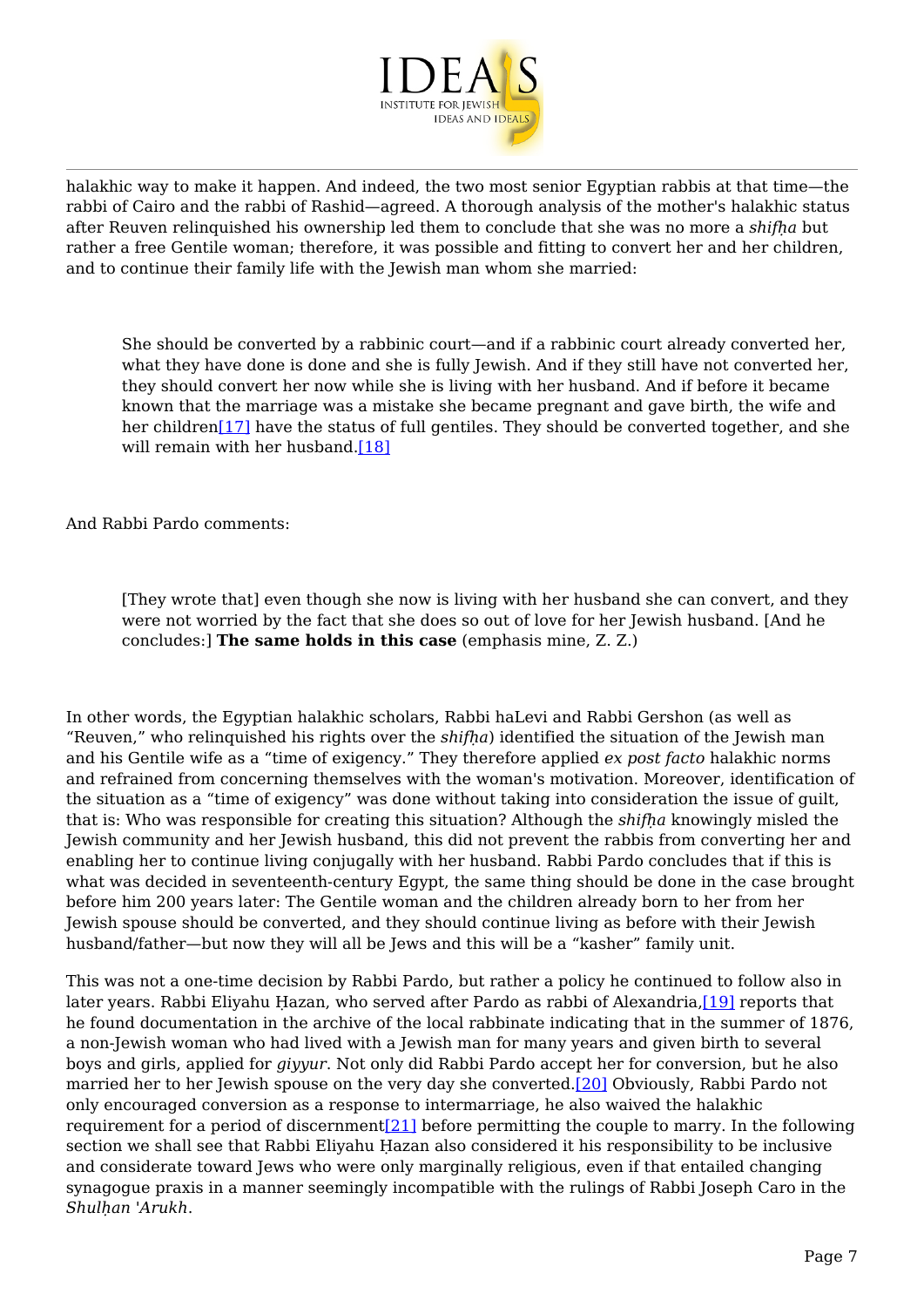

## **Rabbi Eliyahu Ḥazan**

<span id="page-7-0"></span>Eliyahu Ḥazan was born in Izmir, raised and educated in Jerusalem under the guidance of his grandfather Ḥayyim David Ḥazan[,\[22\]](#page-14-2) and served as chief rabbi of Tripoli (Libya) between 1874 and 1888, then as chief rabbi of Alexandria (Egypt) from 1888 until his death in 1908. In those years, Alexandria was a thriving and prosperous city attracting people from North Africa, the Middle East, and Europe—including thousands of Jews, many with quite tenuous links to tradition. The heterogeneous character of Alexandria's Jewish community posed a variety of challenges for Rabbi Ḥazan. An illustration of this can be found in the considerations he employed with regard to the reciting of Kiddush in the synagogue.

<span id="page-7-2"></span><span id="page-7-1"></span>Kiddush should be recited just before the Shabbat meal. In ancient times, Jewish communities hosted guests in rooms adjacent to the synagogue, and it was the practice to recite Kiddush on Sabbath eve in the synagogue for the benefit of those guests, who would then eat their Shabbat meal on the premises. However, in the sixteenth century, Rabbi Yosef Caro noted that circumstances had changed and the synagogue was no longer the site of anyone's meal, and ruled: "It is better to establish the custom NOT to recite Kiddush in the synagogue.["\[23\]](#page-14-3) The general praxis of Sephardic rabbis is to defer to Rabbi Caro's authority; the synagogues of Egypt followed Rabbi Caro's ruling and refrained from performing the Kiddush ceremony[.\[24\]](#page-14-4) However, shortly after taking up his post as rabbi of Alexandria, Rabbi Ḥazan learned from some of his congregants, that:

[M]any honorable speakers of foreign tongues who come to synagogue on the eves of the Sabbath and of the Festivals to hearken to the singing and the prayer subsequently return to their residences, and when they come to their homes they sit down to eat without making Kiddush. Some of them [do so because they] do not have kasher wine. And also, many of the folk today do not know how to pronounce even one word in the Holy Tongue.[\[25\]](#page-14-5)

<span id="page-7-3"></span>The term "speakers of foreign tongues" (*'am lo'ez*) refers here to European Jews living in Egypt. On the one hand, they attended synagogue services on Friday night, meaning that they were not radically estranged from Judaism. On the other hand, they did not recite Kiddush at their Shabbat table. Rabbi Ḥazan offers two explanations for this: They have no kasher wine and consider it better not to say Kiddush at all than to say it over such [non-kasher] wine; and/or they do not know any Hebrew and think that Kiddush can only be said in Hebrew. Neither of these reasons holds up from a halakhic perspective.[\[26\]](#page-14-6) It thus seems likely that Rabbi Ḥazan wished to represent the subjective motivations of these Jews without attributing to them disrespect or disregard for the Kiddush ceremony. The information he received, characterizing them as individuals who care enough to attend synagogue services but who do not recite the Friday night Kiddush*,* led him to a halakhic re-assessment of the situation.

<span id="page-7-4"></span> Prima facie, Rabbi Ḥazan seemd to have no leeway: As a Sephardic rabbi, he should uphold Rabbi Caro's position that Kiddush not be recited in the synagogue. However, he noted, R. Caro's reasoning for desisting from the recital of Kiddush in synagogues was that times have changed, and travelers no longer eat in the synagogues following the service; obviously, he never in his worst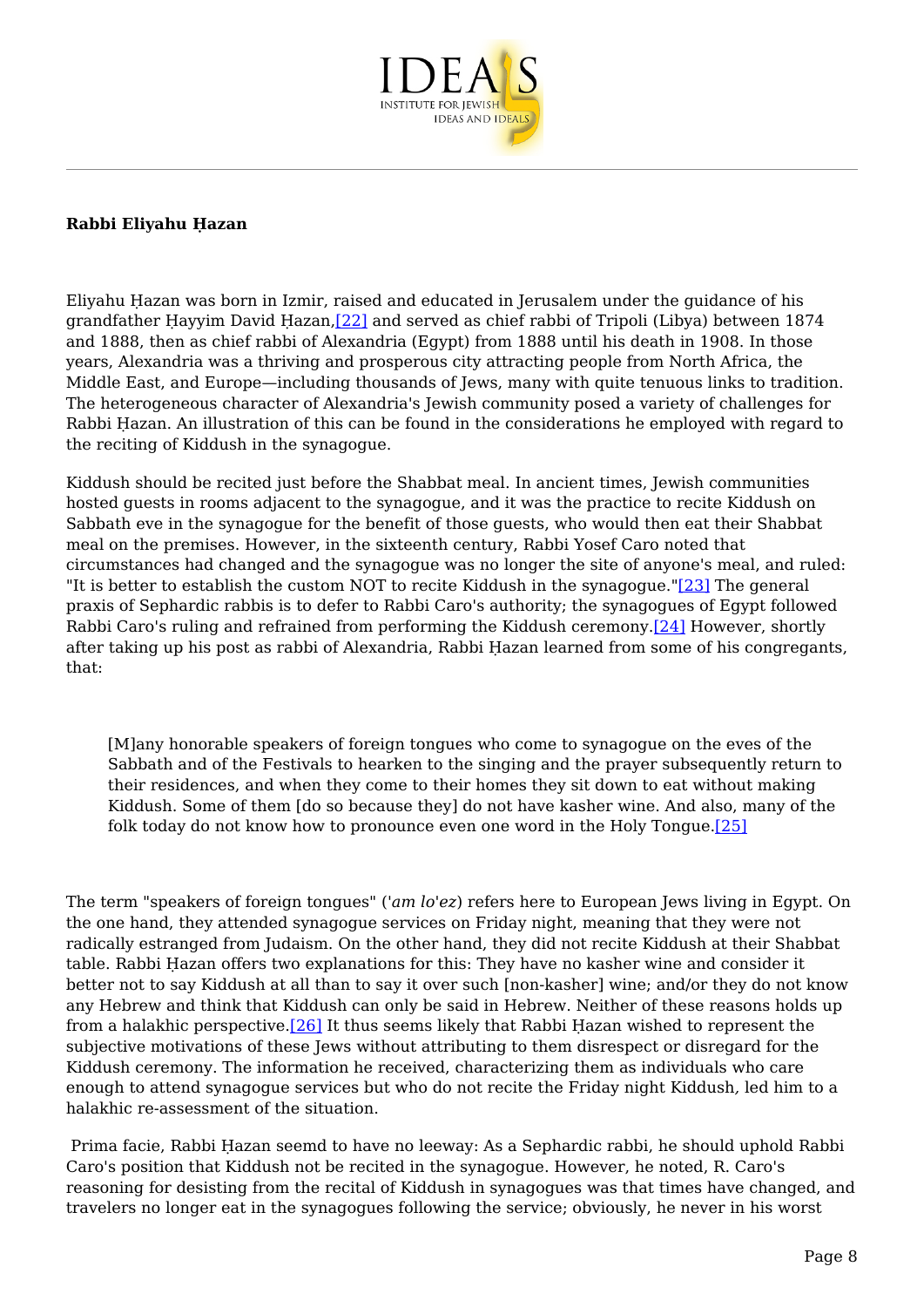

dreams imagined that individuals might return home after services and not recite Kiddush at their Shabbat table. Rabbi Ḥazan considered it eminently reasonable that rather than following the "bottom line" of Rabbi Caro's ruling, he should follow R. Caro's lead in responding to historical change! Thus, it was halakhically within bounds for him (Ḥazan) to reinstate the recital of Kiddush on account of changed social-cultural conditions:

<span id="page-8-0"></span>It was good in my eyes to ordain that in the Eliyahu HaNavi and Menashe synagogues[,\[27\]](#page-14-7) where these people attend services, Kiddush should be recited on Shabbat and holidays [...] for it seems to me that it should be considered a mitzvah to institute the recital of Kiddush in the synagogue […] to enable the fulfillment of this commandment by a person who is unknowledgeable [in Hebrew] and by one who has no wine, and also to benefit those women (who have a biblical obligation to fulfill the mitzvah of Kiddush) who come to synagogue to hear Kiddush […] and so that the practice of Kiddush not be forgotten by these people, and, of course, by their young children.[\[28\]](#page-14-8)

<span id="page-8-1"></span>The issue of Kiddush in the synagogue thus reflects three elements that additional study shows is characteristic of Rabbi Eliyahu Ḥazan's halakhic decisions (and of other decisions by Sephardic/Middle Eastern rabbis in the modern era):

- 1. Expansion of the functions of the synagogue in order to fill a void created by the weakening of the cultural-religious function of the family and home;
- 2. Accommodation (rather than exclusion or disregard) of Jews of marginal communal status;
- 3. A willingness to make independent and original halakhic decisions, relying on minority opinions and going against the *Shulhan 'Arukh* and accepted custom—out of a deep conviction that in the present reality such rulings were necessary in order to implement the highest values of Judaism and Torah.

Another instance in which a leading Sephardic rabbi directly counters what had become conventional rabbinic theology and halakhic policy is found in the following section.

### **Rabbi Yaakov Moshe Toledano**

<span id="page-8-3"></span><span id="page-8-2"></span> Rabbi Yaakov Moshe Toledano (1880–1960) was born in Tiberias, scion to an illustrious Sephardic family from Meknes (Morocco) and ultimately from pre-expulsion Toledo. From his early 20s, he combined rabbinic learning, public service, and historical and bibliographic interests.[\[29\]](#page-14-9) During World War I, he (along with other Jews with French citizenship) was exiled to Corsica, where he served as rabbi; later he served as rabbi and dayyan in such diverse places as Tangiers, Cairo, and Alexandria. In 1942, he was chosen as Chief Rabbi of Tel Aviv, and for about a year before his decease served as Israel's Minister of Religious Affairs. As many other Sephardic members of the Old Yishuv, Rabbi Toledano held a very positive attitude toward the Zionist "New Yishuv," and considered the anti-Zionist positions of many Ashkenazic rabbis of the Old Yishuv to be religiously misguided. The murder of his younger brother Meir at the hands of Arab rioters in Safed (1929) led him to compose a responsum on the halakhic duty of Jewish self-defense[.\[30\]](#page-14-10) In this teshuva, he argued powerfully for the need to re-think what had been considered by many as halakhically taken for granted: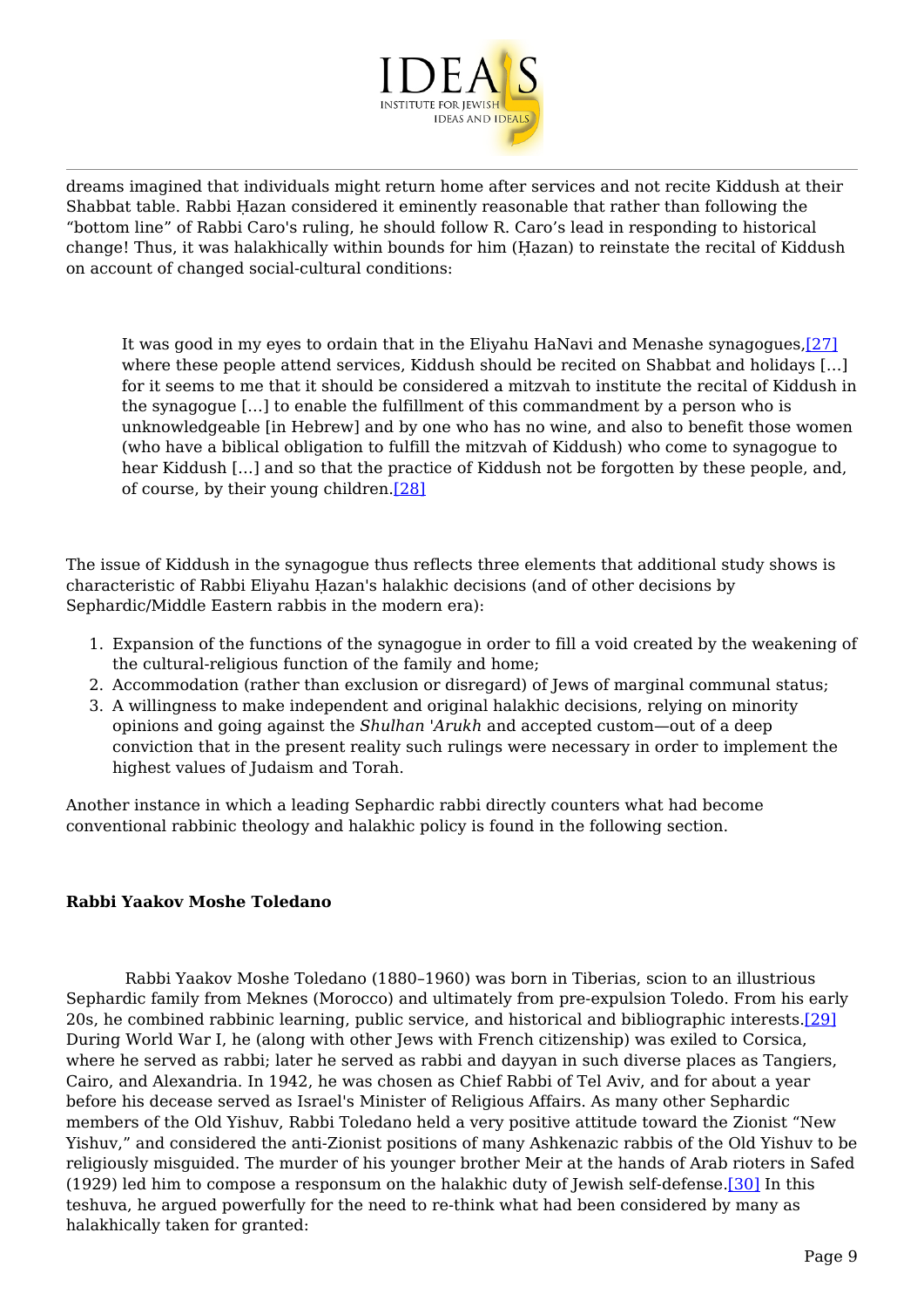

Many of our great rabbis, both in former generations and in current times, erred—and misguided the simple masses of our people—in the belief that as long as we are in this hard Exile we are forbidden to lift up our head. Rather, we are commanded to bow ourselves down before every tyrant and ruler, and to give our backs to the smiters and our cheeks to them that pluck off hair (Isaiah L:6); as if the blood of Israel had been forfeited, and as if He—blessed be He—had decreed that Jacob be given for a spoil and Israel to the robbers (Isaiah XLII:24). They thought, that the decree of Exile and servitude to the nations included slavery and lowliness, and that—as a matter of sanctifying the Name even at the price of one's life—a Jew must forfeit his life and surrender himself like a slave or prisoner of war to Israel's enemies, even in a situation in which it would have been possible to resist them and to retaliate in kind.

 Let me, then, state outright, that—begging their pardon—they caused the loss of individual lives and of entire communities of the Jewish people, who in many instances might have saved themselves from death and destruction, had the leaders and rabbis of the generation instructed them that they were obligated to defend themselves against aggressors, according to the rule, "If a person comes to murder you—kill him first" (*ha-Ba le-Horgekha—Hashkem le-Horgo*).

Exile of the Jews from their homeland had indeed been ordained by God as a punishment for their sins. However, it was intended as a *political* punishment, i.e., rather than being ruled by themselves in the Land of Israel, the Jews were to be ruled by others in foreign lands. But this was not intended by God as a situation in which a Jew was obligated to refrain from defending himself if attacked. It was the rabbis—first of Ashkenaz and then of additional countries—who advocated such a distorted interpretation of God's will, and preached it to the Jewish masses. Many Jews who could have defended themselves against Gentile attackers therefore acquiesced passively to their own victimization—and the rabbis bore full responsibility for these terrible consequences. In contrast, writes Rabbi Toledano,

[...] I praise the flowers of this new generation who "awoke and wakened" to revive oppressed hearts, to engirdle themselves with a courageous spirit, and to restore the crown of Israel's honor to its pristine glory. And it is with regard to this that the Bible says: "And I will give you a new heart, and instill in you a new spirit" (Ezekiel 36:26).

The flowers of the new generation are the Jewish youth of Mandatory Palestine who rejected the rabbinic passivity described above, and organized themselves to defend Jews from armed attacks. They were by and large not religiously observant—but Rabbi Toledano regards them as embodying the revival of Israel's spirit, prophesied by Ezekiel to occur at the time of redemption. Significantly, it was not the rabbis but the young non-traditional Jews who were in tune with the authentic values of Judaism. In the final section of this article, we will see another instance in which a great Sephardic halakhic scholar advocated a positive attitude toward the actions of the Zionist rebuilders of modern Israel, and also powerfully critiqued traditional rabbinic attitudes toward Jewish education for females.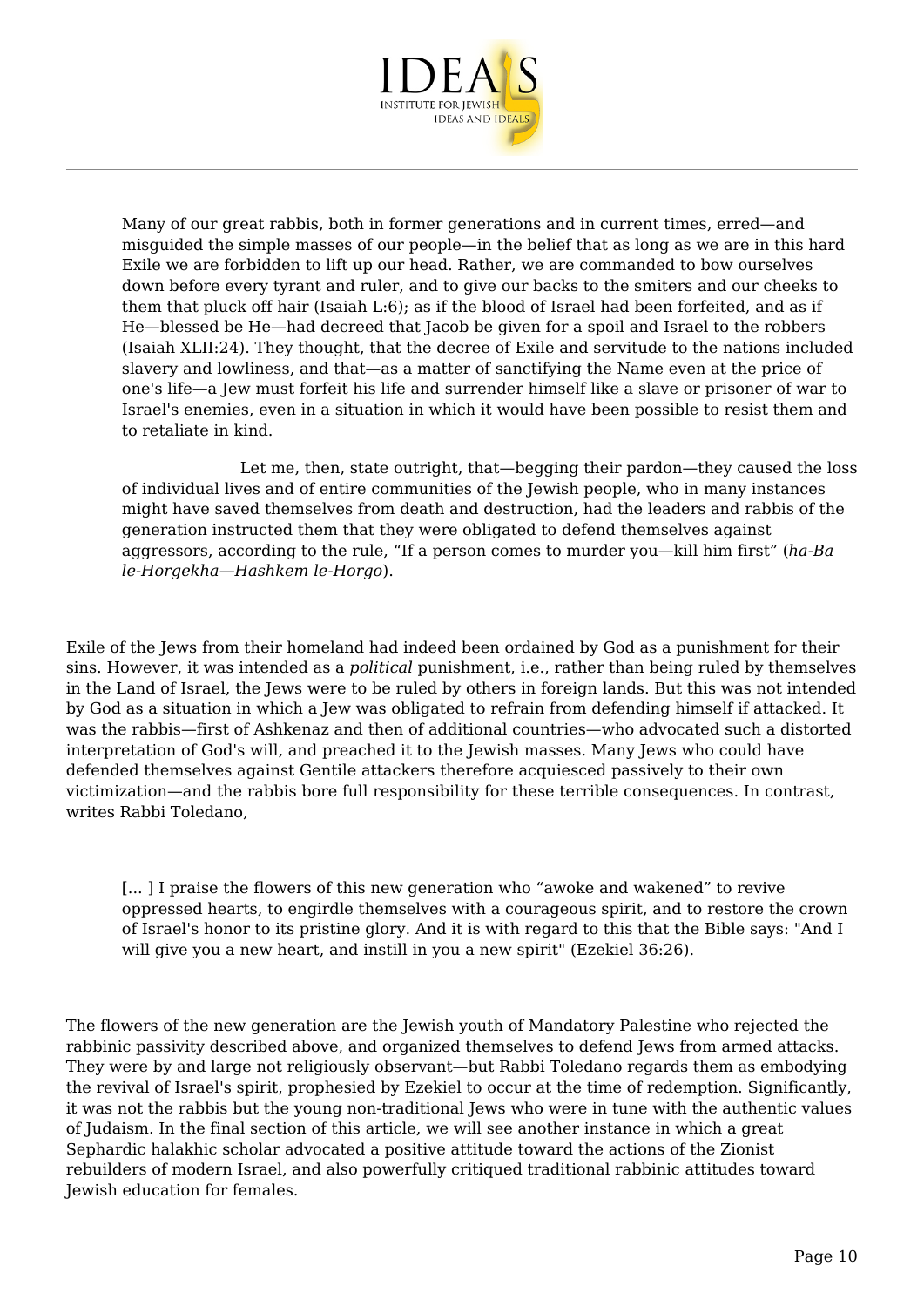

### **Rabbi Matloub 'Abadi**

In modern times, Sephardic rabbis did not reside only in Muslim Lands and in Israel. Thus, at the beginning of the twentieth century, a community of Jews hailing from Syria began to form in New York, and over time became a significant presence—especially in the Brooklyn area. Aleppo-born Rabbi Matloub 'Abadi (1889–1970) arrived in the United States in 1921, and was the greatest scholar of the Syrian-Jewish community in America. A slightly younger peer of Rabbi Toledano, his views with regard to the Zionist national project in the Land of Israel were also very positive. A fine example of this may be found in his address to the graduates of the Syrian community *Talmud Torah* in Brooklyn, on 7 Shevat 5699/ February 27, 1939:

Happy shall you be if you use this time for the good of the Land of Israel, the pride of our past and the luminescence of our future, to fulfill your duty toward it and to help it with all the means and the ways leading to rebuilding its ruins and making its settlement bloom. Remember our pledge to Zion on the rivers of Babylon and our aspiration and prayers to it over all generations. Do not be among those who falter behind its camps; be in the first ranks of its defenders and the fighters for its freedom, and take an important place among its loyal sons and builders.[\[31\]](#page-14-11)

<span id="page-10-0"></span>The Zionist character of these words is obvious and manifest. Attention should be paid also to the activist political-military element in Rabbi 'Abadi's words: The youth of the community are called not only to build the ruins and make the settlement bloom, and also not to content themselves with defense alone, but rather to be among "the fighters for [the country's] freedom." In this context, it is relevant to note one of the great virtues of studying the Bible, according to Rabbi 'Abadi:

Because of our sins we were exiled from our Land and lost our kingdom and our freedom, but we did not lose our Torah, the treasury of our delights and the source of our hope, which attests to our historical rights and to our original possession of them[.\[32\]](#page-14-12)

<span id="page-10-1"></span>The Torah, in addition to its importance as bearer of religious content and the norms binding the people of Israel, is thus also evidence of the "historical rights" of the people of Israel to the Land of Israel, which is one of the reasons it is important to nurture its study and strengthen the connection to it. The term "historical rights" is not one that stems from the halakhic or philosophical rabbinical lexicon but is rather part of the discourse of modern Zionism that is intended to anchor the justification of the Jewish national claim for political sovereignty over the Land of Israel.

That Rabbi 'Abadi makes use of this term in his address to his students in early 1939 shows that this term was familiar and meaningful for them and that he felt comfortable using this term and utilizing it in order to explain and strengthen their attitude toward Torah and its study. Of course, Rabbi 'Abadi did not believe that the Jewish connection to the Land should be based solely on historical right, just as he did not believe that the connection to the Torah is solely a national-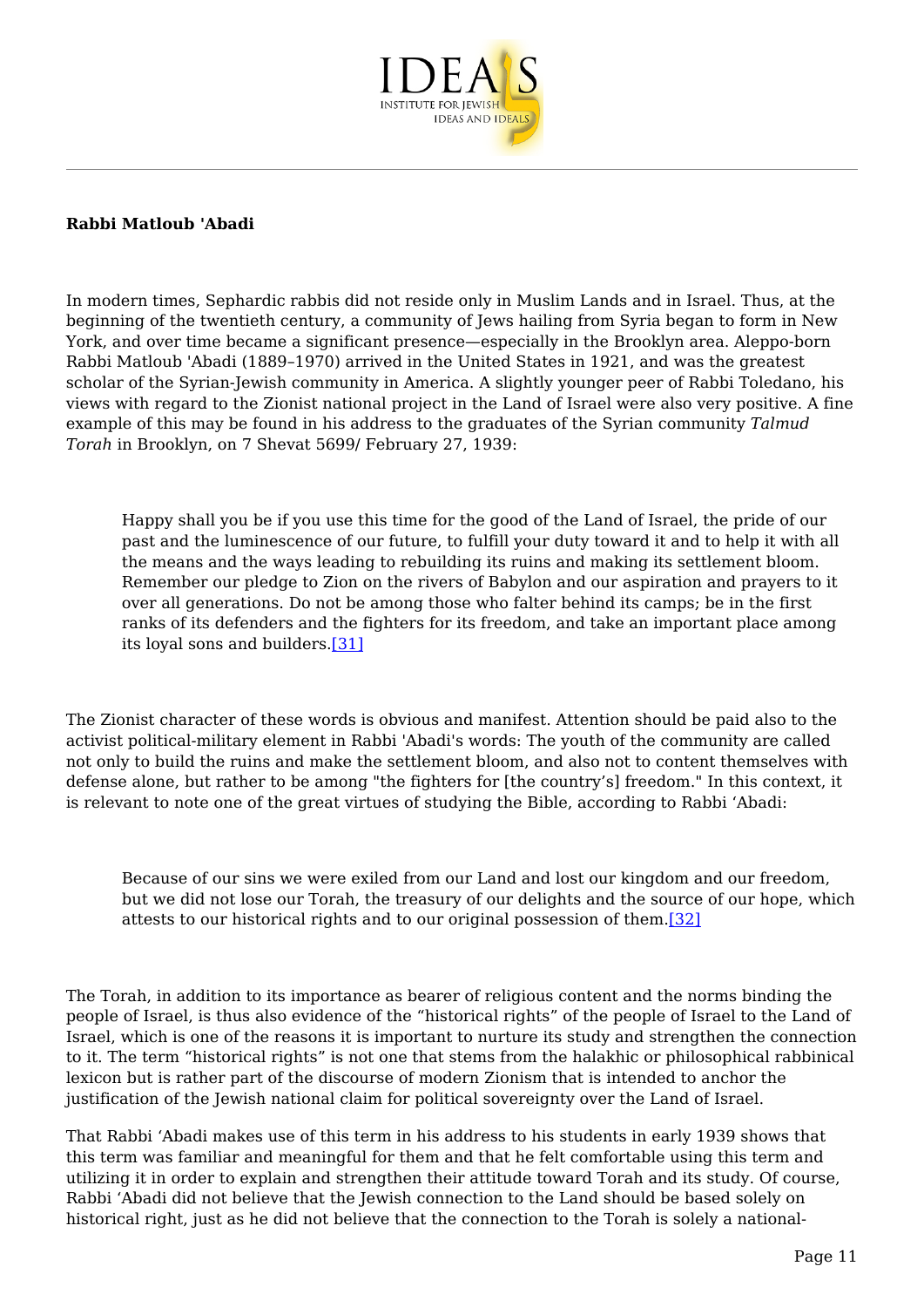

cultural one. But it is clear that, according to his worldview, no contradiction exists between political Zionism and religious loyalty to Torah and to the Land of Israel; rather, they complete and strengthen each other.

Another similarity between Rabbi 'Abadi and Rabbi Toledano is their boldness in critiquing conventional rabbinic policy, when they were convinced that earlier generations held mistaken positions. Thus, another issue that Rabbi 'Abadi asked his students to champion (in addition to Zionism) was extending Jewish education to include girls, who had traditionally been excluded from such studies:

And may you succeed also in redeeming female captives! These are our daughters—the spine of the cultivation of the future generation—whose education we have disregarded. And to this day, only a very small percentage of them continue their Hebrew education. And most of them are similar, in adulthood, to Jews captured in infancy by Gentiles. May it be God's will that you redeem them a full redemption.<sup>[33]</sup>

<span id="page-11-0"></span>If these girls are captives, who are their captors? Clearly, these are the men, and especially the rabbis, the knights of the traditional cultural order, who fail to offer girls a formal Jewish education and thus deprive them of the freedom of knowledge. This despite the fact that the girls, when mothers, would be "the spine of the culture of the future generation"—powerful criticism, indeed, directed against the traditional leadership of Syrian Sephardic Jewry, from the mouth of the community's most prominent scholar[.\[34\]](#page-15-1)

### <span id="page-11-1"></span>**Conclusion**

It was my modest goal in this article to introduce to the readers some Sephardic rabbis of modern times with whom they may have been unacquainted, and while doing so, to provide examples of the value considerations and policies these rabbis employed in responding to challenges that modern developments posed to the continuity of Jewish life and Jewish community. It is my hope that these examples will encourage the reader to broaden and deepen his/her interest in the writings and creativity of Sephardic and Middle Eastern rabbis and to reflect upon the significance these values and policies may hold for current Jewish life.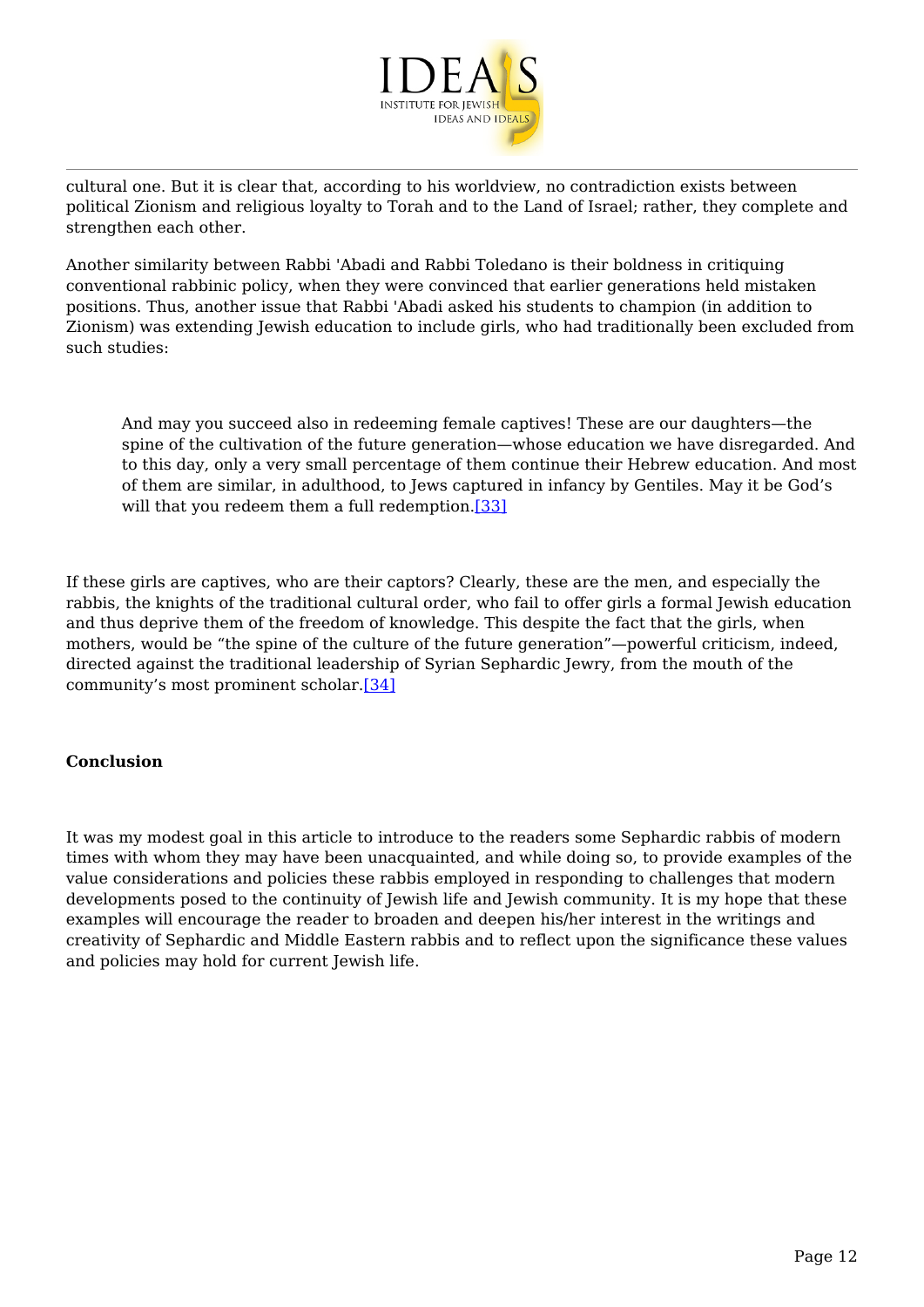

<span id="page-12-0"></span>[\[1\]](#page-0-0) Responsa *Nediv Lev*, *Even Ha'ezer*, #2 (5763/2003), p. 7. For a slightly different presentation of the chain of events, see Rabbi Ḥayyim Pallache, Responsa *Ḥayyim VeShalom*, #12).

<span id="page-12-1"></span>[\[2\]](#page-1-0) *Nediv Lev*, *ibid*., pp. 8–9.

<span id="page-12-2"></span>[\[3\]F](#page-1-1)or more about Rabbi Somekh, see: Avraham Ben Ya'kov, *ha-Rav* '*Abdallah Somekh,* Jerusalem 1949 (Hebrew); Zvi Zohar, "Somekh, 'Abd Allah," in: Norman Stillman (ed.), *Encyclopedia of Jews in the Islamic World*, IV, Leiden, 2010, pp. 401–403. This work will henceforth be cited as *EJIW.*

<span id="page-12-3"></span>[\[4\]](#page-1-2) With regard to Rabbi Harofeh, see: Zvi Zohar, "Jacob ben Joseph ha-Rofe," *EJIW*, III, p. 3.

### <span id="page-12-4"></span>[\[5\]](#page-2-0) *haTsefirah***, 26 Tishrei 5690, p. 891.**

<span id="page-12-5"></span>[\[6\]](#page-2-1) Rabbi 'Abdallah Somekh, Responsa *Zivḥei Tzedeq ha-Ḥadashot*, responsum 99.

<span id="page-12-6"></span>[\[7\]](#page-3-0) I will remind readers that already in late antiquity the great rabbis of the Mishnaic period determined that the death penalties explicated in the Torah could not be implemented—even by the highest court, the *Sanhedrin* sitting in the Chamber of Hewn Stones on the Temple Mount—for rules of evidence were defined in such a way as to prevent (or almost prevent) imposing a death sentence (see: tractate *Makkot,* ch. 1, mishnah 10; Babylonian Talmud, *Makkot* 7a). Following the destruction of the Temple in the year 70 ce, these punishments became totally non-applicable. Thus, characterizing a transgression as "deserving stoning" is essentially a way to note the extreme severity of the transgression in the eyes of the Torah.

<span id="page-12-7"></span>[\[8\]](#page-3-1) In the century preceding 1937, "the Jewish community of Alexandria was radically transformed. Numbering in the hundreds at the beginning of the nineteenth century, it reached ten thousand by the end of the century … [leading to] diversity in the social composition and cultural orientation of Alexandrian Jewry." See: Tomer Levi and Norman Stillman, "Alexandria—Colonial Era," *EJIW*, 1 (2010), p. 136.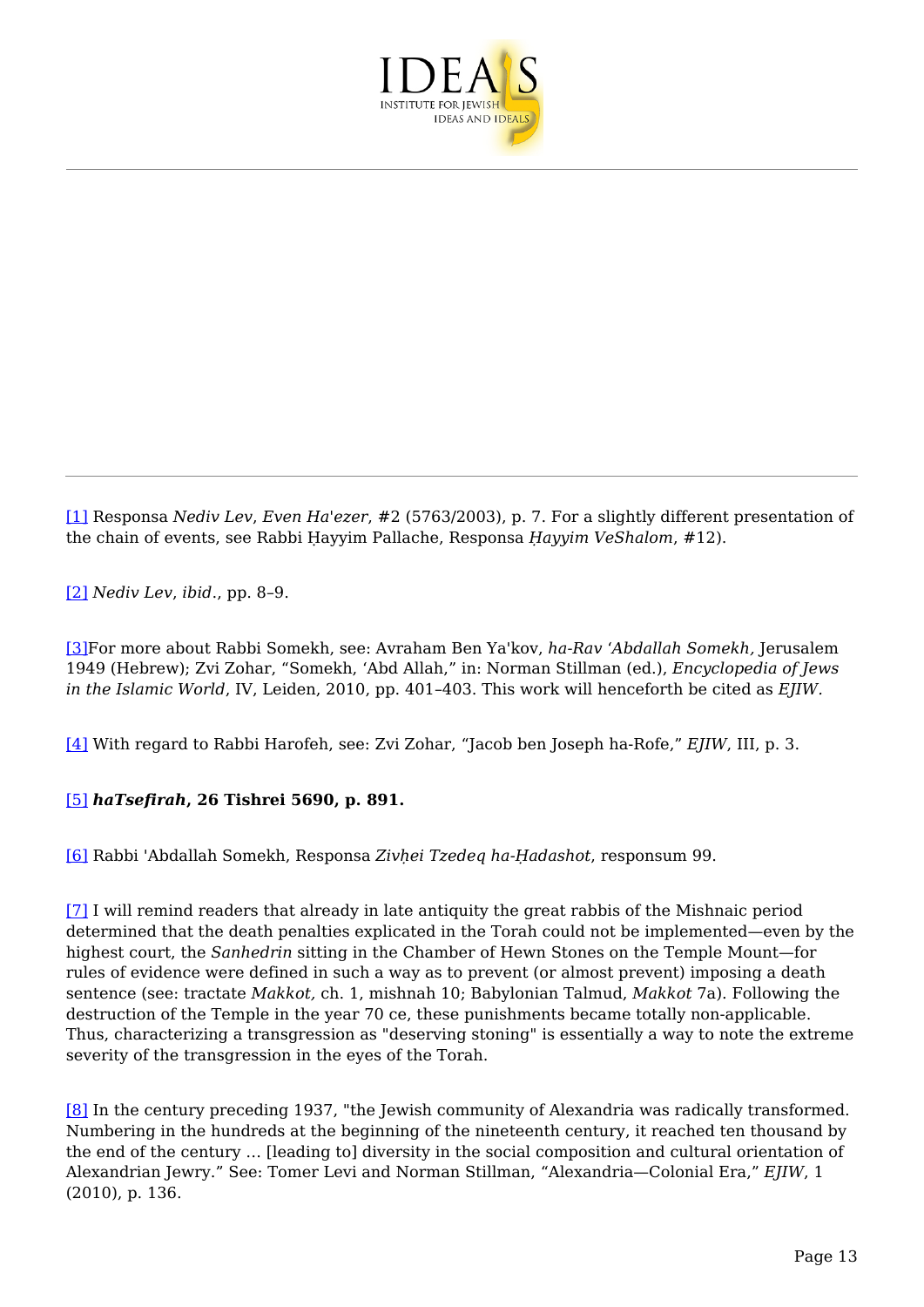

<span id="page-13-0"></span>[\[9\]](#page-3-1) On Rabbi Pardo see: Shlomo Ḥazan, *Hama'alot Li-Shlomo* 196a–b (1894); Efraim Ben Daniel Levy '*Toledot Hameḥaber*," Responsa *Tsedeq u-Mishpat*, pp. 7–8 (Moshe Pardo, 1982).

<span id="page-13-1"></span>[\[10\]](#page-3-2) *Meqabtziel* vol. 13 (1989), 9–18. The responsum bears the date 26 *Menachem Av* 5631 (Parallel to the date 15.8.1871). I thank Rabbi Haim Amsalem for directing my attention to this source.

<span id="page-13-2"></span>[\[11\]](#page-3-3) For a discussion of the different positions held by halakhic scholars with regard to the circumcision of a boy born to a Jewish man from a Gentile wife, see: Zvi Zohar, *Ve-lo Yiddaḥ Mimennu Niddaḥ* 297–298 (2012), and the sources mentioned there.

<span id="page-13-3"></span>[\[12\]](#page-4-0) *Meqabtziel* (above, note 10), 16.

# <span id="page-13-4"></span>[\[13\]](#page-4-1) *Meqabtziel*, *ibid*.

<span id="page-13-5"></span>[\[14\]](#page-5-0) Rabbi Pardo cites his renowned grandfather, Rabbi David Pardo (Venice 1719—Jerusalem 1792), who wrote: "It is explained in the words of the *posqim* of blessed memory in several places, and especially in *Yoreh De'ah* in the matter of religious prohibitions (*issurim*), that *she'at hadeḥaq* and *bedi'avad* are equal. Whenever something is [normally] permitted *ex post facto*, in a time of exigency it is permitted even *a priori* (Rabbi David Pardo's statement is printed in Responsa *Brekhot HaMayyim,* 133c).

<span id="page-13-6"></span>[\[15\]](#page-5-1) *Entziklopedia Talmudit* volume 7 column 406 (1947): "A situation that "cannot be fixed"—is considered *ex post facto*, and is permitted even *a priori*." This is stated inter alia by the Taz on *Yoreh De'ah* 91(b). The Taz relies upon Rabbi Moshe Isserles, who wrote in *Torat Ḥattat* 17:4 that "A time of exigency…. is like *ex post facto*."

<span id="page-13-7"></span>[\[16\]](#page-5-2) Responsa *Darkhei No'am, Yoreh De'ah*, responsa 14-15. In these two responsa relating to the same case, the author (Rabbi Mordekhai haLevi, chief rabbi of Cairo, died in 1684) and his colleague Rabbi David Gershon (head of the Rashid Rabbinic court) reached an identical conclusion.

<span id="page-13-8"></span>[\[17\]](#page-6-0) It is striking that Rabbi Mordecai HaLevi uses this phrase that originates in Exodus 21:4, with regard to a markedly contrasting situation. That verse refers to a Gentile slavewoman who cohabited with a Jewish slave [*'eved 'ivri*]. No permanent union is recognized as having been created, and thus when the slave's term of servitude ends, "the wife and her children" remain in possession of the master who originally purchased her. Here, on the other hand, the master ("Reuven") relinquished his ownership, and "the wife and her children" will "belong," after the *giyyur*, to her Jewish husband—with recognition granted to the family unit originally formed when the woman misrepresented herself as Jewish.

<span id="page-13-9"></span>[\[18\]](#page-6-1) *Darkhei No'am*, section 14, above note 148.

<span id="page-13-10"></span>[\[19\]](#page-6-2) And whose views on inclusiveness vs. partially assimilated Jews are discussed immediately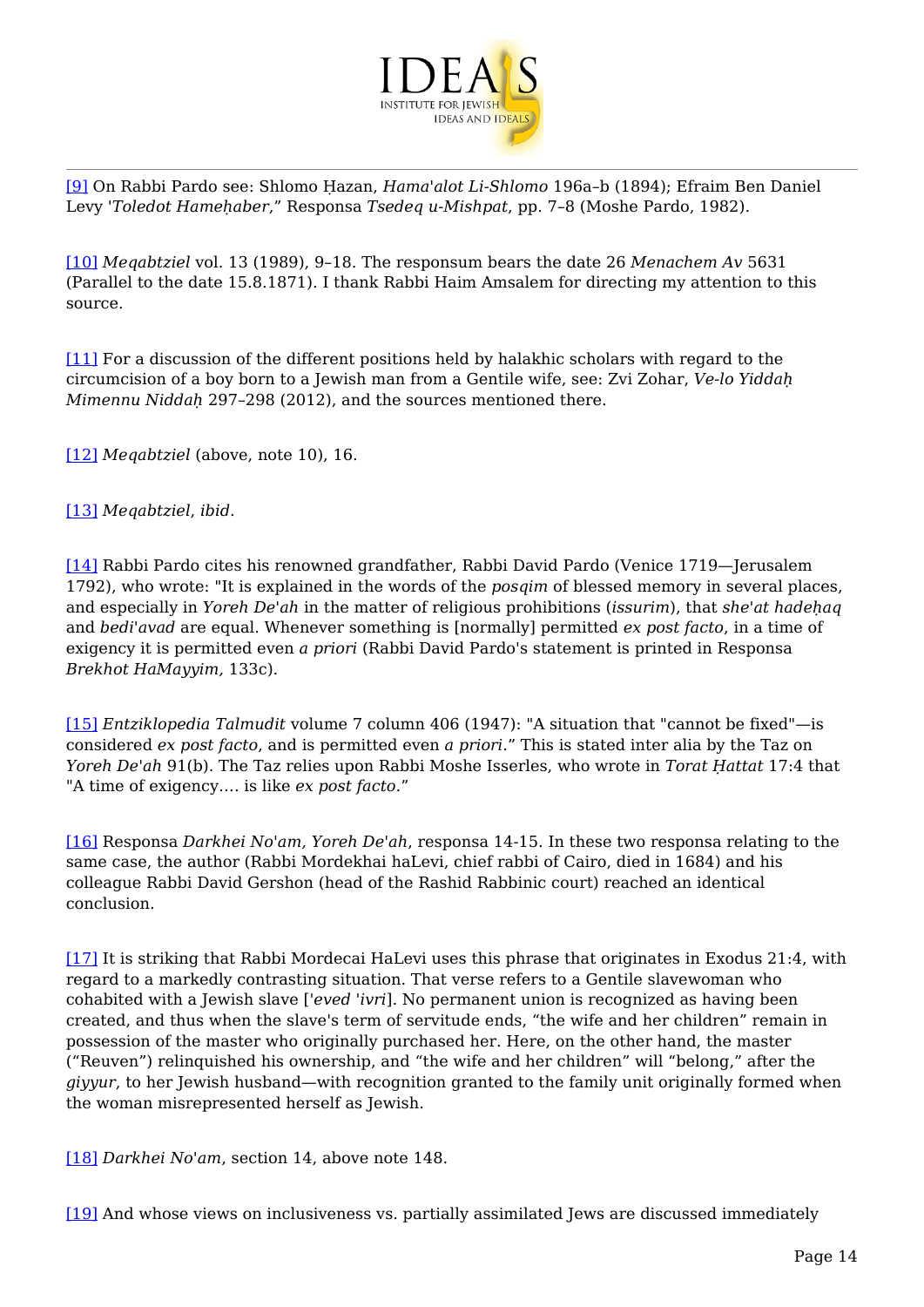

below.

<span id="page-14-0"></span>[\[20\]](#page-6-3) *Neve Shalom*, 49a (1894).

<span id="page-14-1"></span>[\[21\]](#page-6-4) This is a period of time in which a couple are required to refrain from sexual relations, to enable determination if the woman had been pregnant at the time these months began. In the context of *giyyur*, months of discernment can serve to determine if a baby born about seven or eight months after the *giyyur* already existed in the mother's womb at the time of the conversion (and if so, the newborn child will be a *Ger Tsedek*), or if the pregnancy began after the *giyyur*, in which case the newborn child is a "seed sown in holiness." About "months of discernment," see *Velo Yiddaḥ Mimennu Niddaḥ* (above note 11), pp. 257–260.

<span id="page-14-2"></span>[\[22\]](#page-7-0) Discussed above in the first section of this article.

<span id="page-14-3"></span>[\[23\]](#page-7-1) *Orah Hayyim* 169:1*.*

<span id="page-14-4"></span>[\[24\]](#page-7-2) *Nehar Mitzrayyim,* 14b.

<span id="page-14-5"></span>[\[25\]](#page-7-3) Rabbi Eliyahu Ḥazan, *Ta'alumot Lev*, volume 3. Alexandria, 1903, fol. 39d. I discuss this ruling by Rabbi Ḥazan in my article "Teleological Decision Making in Halakha: Empirical Examples and General Principles," *Jewish Law Association Studies* XXII (2012), pp. 331–362.

<span id="page-14-6"></span>[\[26\]](#page-7-4) First, if there is no appropriate wine, the evening Kiddush can be said over bread. Second, according to halakha, Kiddush can be recited in any language. It seems, therefore, that these Jews did not consult anyone on these matters but rather followed their own intuitions. It is also possible that their actual reasons for not saying Kiddush were different and were not known to Rabbi Ḥazan.

<span id="page-14-7"></span>[\[27\]](#page-8-0) These were the main communal synagogues of Alexandria.

<span id="page-14-8"></span>[\[28\]](#page-8-1) *Ta'alumot Lev*, *ibid*., 39d–40a.

<span id="page-14-9"></span>[\[29\]](#page-8-2) Thus, in 1911 he published *Ner haMa'arav—*a history of the Jews of Morocco; he and his brother Barukh discovered in Damascus a manuscript of major sections of the Arabic text of Maimonides' Commentary on the Mishna and published it in 1915. He also discovered and obtained many other rare rabbinic manuscripts form the Middle East.

<span id="page-14-10"></span>[\[30\]](#page-8-3) Responsa *Yam HaGadol*, Cairo 1931, responsum #97.

<span id="page-14-11"></span>[\[31\]](#page-10-0) Rabbi Matloub 'Abadi, *Magen Ba'adi*, New York 1970, p. 304.

<span id="page-14-12"></span>[\[32\]](#page-10-1) *Ibid*, p. 303.